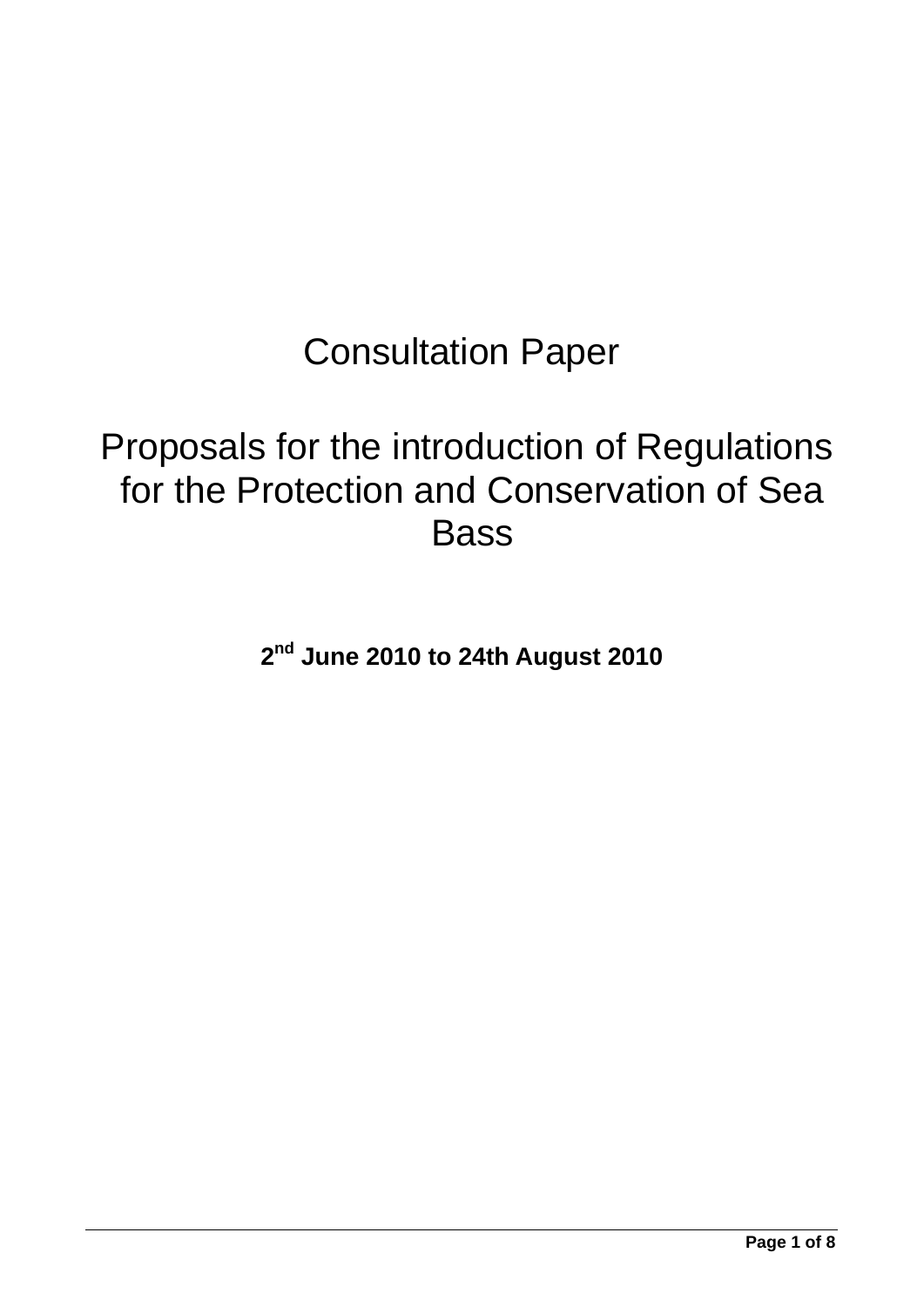The Department is writing to seek your views on proposals to make a Statutory Rule (SR) using powers under The Fisheries Act 1966. This SR will introduce measures to protect and conserve Sea Bass (Dicentrarchus Labrax) in Northern Ireland waters.

The proposals arise from various discussions during and following the Review of Inshore Fisheries. In DARD's response to the review we stated that there would be "merit in harmonising regulations to protect Sea Bass throughout the Island " and that DARD "proposes to bring forward proposals for new Sea Bass regulations in the Northern Ireland Zone". The introduction of regulations would also tie in with similar proposals being progressed by the Loughs Agency. The result would be a coherent conservation policy North and South that would better protect Sea Bass.

### **Importance**

The European Sea Bass is an important species for commercial fishermen in the southern waters of England and Wales and for recreational sea angling in UK and Irish waters. However, the species is not managed through the Common Fisheries Policy and is not one of the stocks assessed by the International Council for the Exploration of the Seas (ICES).

## **State of Sea Bass stocks**

Catch and landings data from both commercial and recreational fisheries is incomplete as there is not a requirement for small inshore vessels or anglers to submit data to the same level as larger commercial vessels.

There have been no assessments of the Bass stock in Northern Irish waters. In the South of Ireland commercial fishing for Sea Bass has been prohibited since the 1990s and therefore no stock assessments have been carried out. In conclusion, the state of the sea bass stock around the Irish coast is unknown, but is thought to remain depressed since overexploitation in the 1980s.

The behaviour of Sea Bass has been the subject of debate with speculation that Sea Bass in Irish waters may migrate and be caught in commercial fisheries elsewhere. Recent results from tagging studies carried out by the Marine Institute suggest that Bass stay close inshore and do not mix with Bass from other areas. Therefore any recovery in Sea Bass will depend on conserving local inshore stocks.

## **Existing Sea Bass management measures**

Commercial bass fisheries expanded in the 1980s, but in the absence of regulatory controls such as quotas or minimum landing sizes, overfishing of immature fish led to depletion of the stock. Bass are a slow growing fish, taking up to five years to reach a size of around 36cms. Bass mature at around 4 to 8 years old or a size of 31-35cms for male fish and 40-45cms for female fish. This slow growth makes Bass susceptible to overfishing.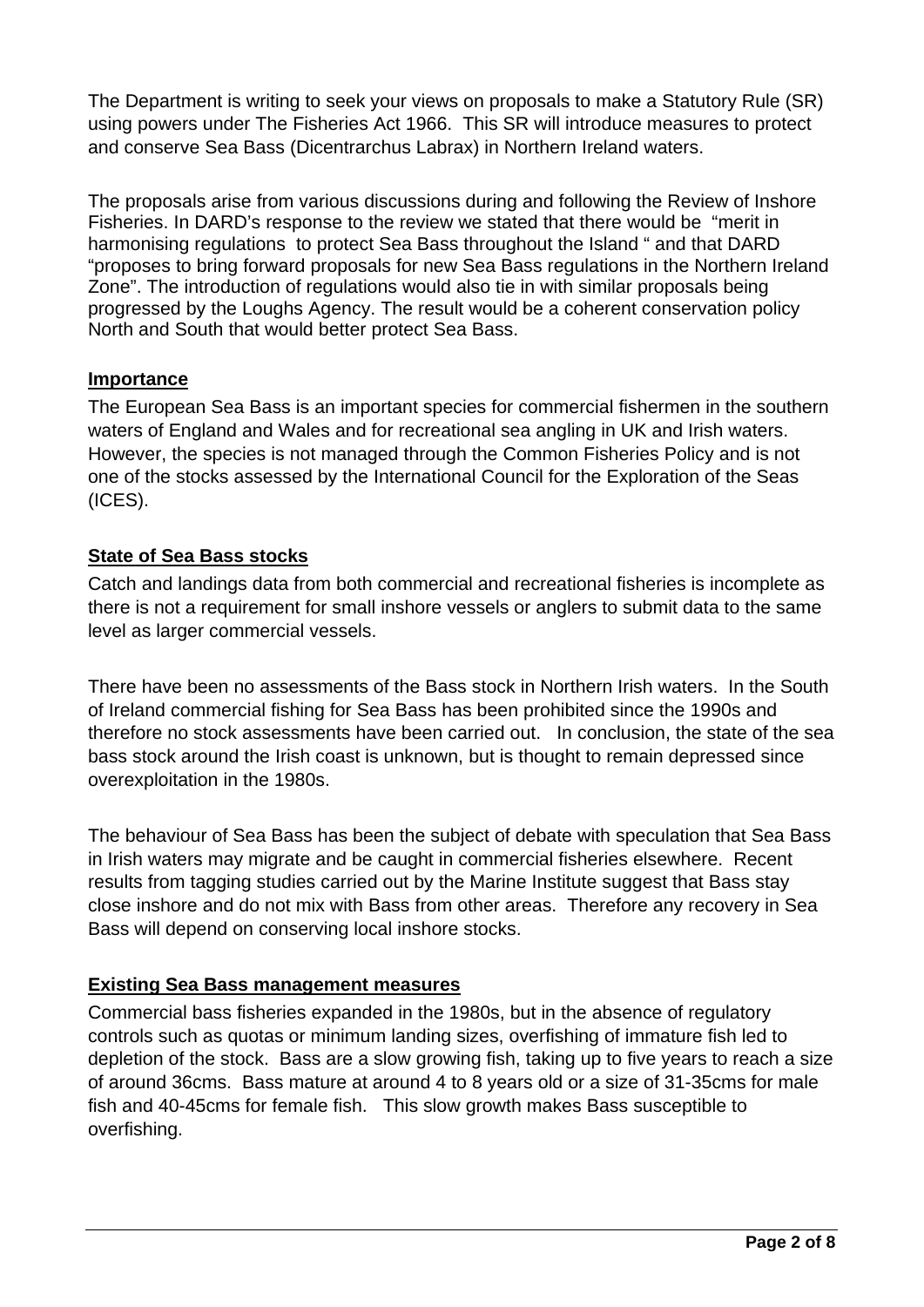In England and Wales measures were introduced in 1990 to protect younger fish until they were mature enough to contribute to the spawning stock. These measures included, a minimum landing size of 36cms, local seasonal closures of nursery areas and restrictions on gill nets used by commercial fishermen. Commercial fishing was still permitted due to the economic importance of the southern bass fishery.

In the Republic of Ireland the stock was also depleted and measures were introduced to ban the commercial sale of bass and introduce a bag limit, closed season and minimum landing size for recreational fishing.

In Northern Ireland the only restrictions are the minimum landing size of 36 cms and restrictions on the nets that may be used to catch bass. These are established in EU technical conservation regulations. Until now additional measures have not been considered because there is no significant commercial fishery for bass, however failure to regulate may hinder the growth and spread of Bass stocks in our waters.

## **Recreational angling interest**

Representatives from local angling groups have voiced concerns at the depletion of the sea bass stocks within our waters and have been pressing for some form of protection for this species under the Review of Inshore Fisheries and the need to recognise the value of sea angling.

Sea angling for bass could provide a useful additional opportunity for the development of angling in some parts of our coastal communities. Income from chartered fishing trips for both local anglers and angling tourists could make an important economic contribution to local coastal communities. It is thought that over the long term this opportunity will increase as coastal waters become warmer as a result of climate change and sea bass extends its northern range. It has been proposed that the species should be reserved for recreational angling by adopting measures similar to those already existing in the Republic of Ireland.

The DCAL and the Loughs Agency report "the Social and Economic Impact of Recreational Fisheries, Angling and Angling Resources 2007", estimated around 5000 sea and shore anglers in NI, spending £7.4m annually and supporting up to 134 jobs.

The Loughs Agency which is responsible for Bass fishing in Lough Foyle and Carlingford Lough are currently progressing similar measures. These proposals if adopted would result in harmonisation of measures to protect and conserve Sea Bass in the coastal waters around Ireland. It is likely that as sea temperatures rise Bass will continue to extend their range northwards and become more important to local anglers. Since the species tends to stay within coastal waters there is merit in a single set of conservation measures around our coast.

## **Consultation**

The Department would be interested in your views on our 6 proposals (detailed below),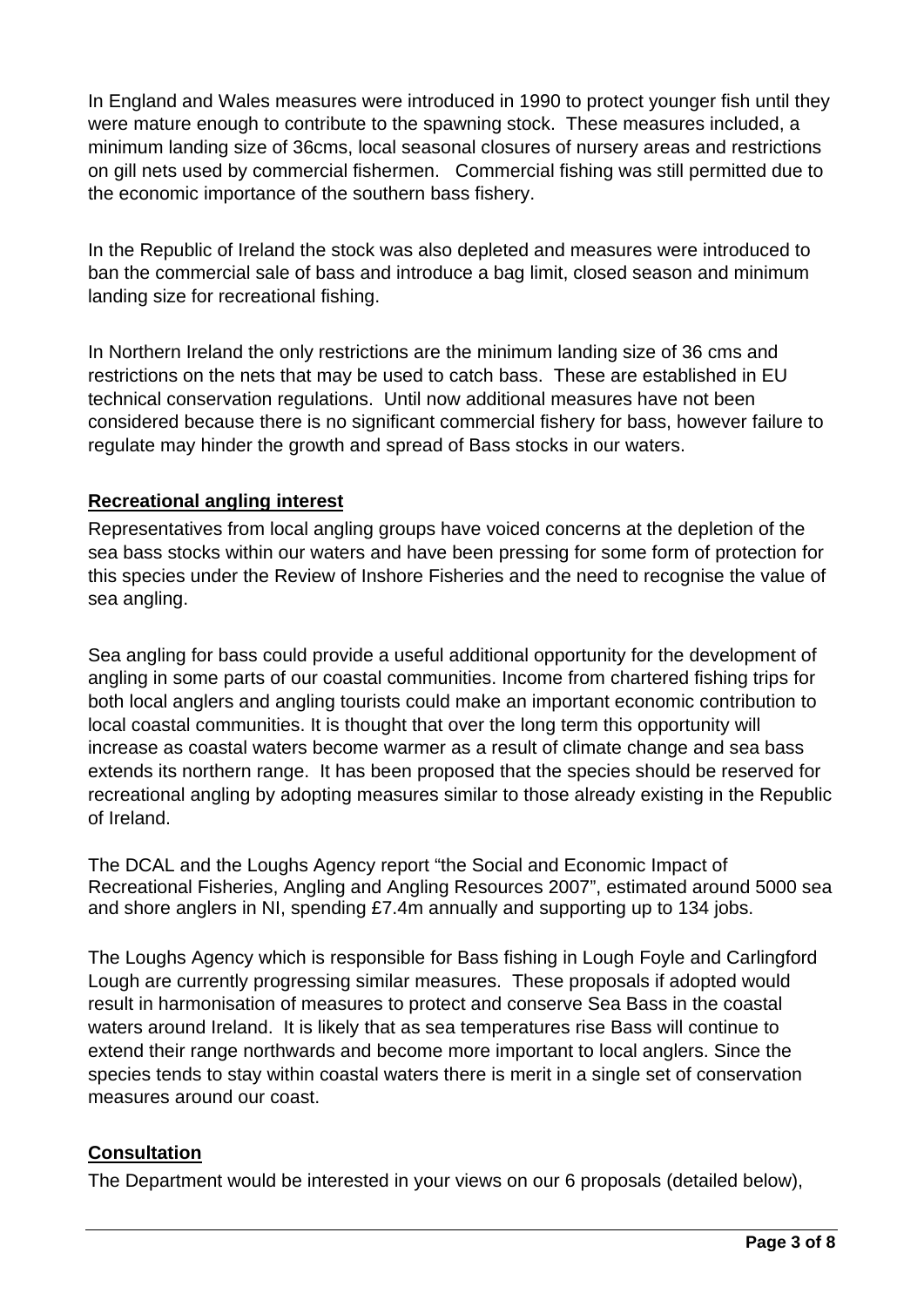especially any possible impacts you feel they may have on fishing businesses, the environment or other activities associated with fishing or angling. A partial Regulatory Impact Assessment is enclosed which considers these impacts in more detail. In particular we would welcome views on;

#### **Proposal 1**

 **A bag limit of 2 Bass retained over a 24 hour period** – The fishery will be maintained as a recreational fishery and we believe that 2 Bass are sufficient for recreational purposes.

#### *Consultation Question*

 Do you agree that the retention of Bass over a 24 hour period should be capped at 2 and if not what do you believe the number should be?

#### **Proposal 2**

A closed recreational angling season from the 15<sup>th</sup> May to the 15<sup>th</sup> June both **dates inclusive–**This is to protect spawning fish during the spawning season from May to June. Closing the fishery at this time will encourage an increase in stocks.

#### *Consultation Question*

Do you agree that there should be a closed season and is May and June the best period for this closure?

#### **Proposal 3**

 **Prohibition on first sale of Bass –** This proposal would prevent the first sale of Bass i.e. from the catcher to the first buyer and will ensure that the fishery is available for recreational fishing and will prevent both recreational and commercial fishers from developing a trade in Bass resulting in increased landings above sustainable limits. Retail and wholesale sales of Sea Bass caught outside Northern Ireland would not be affected.

#### *Consultation Question*

 Do you agree that the first sale of Bass should be prohibited and if not, why not? If you own or operate an hotel or restaurant do you currently serve Northern Ireland caught Sea Bass?

 If you have answered yes to the above question would a ban on buying locally caught Sea Bass affect your business?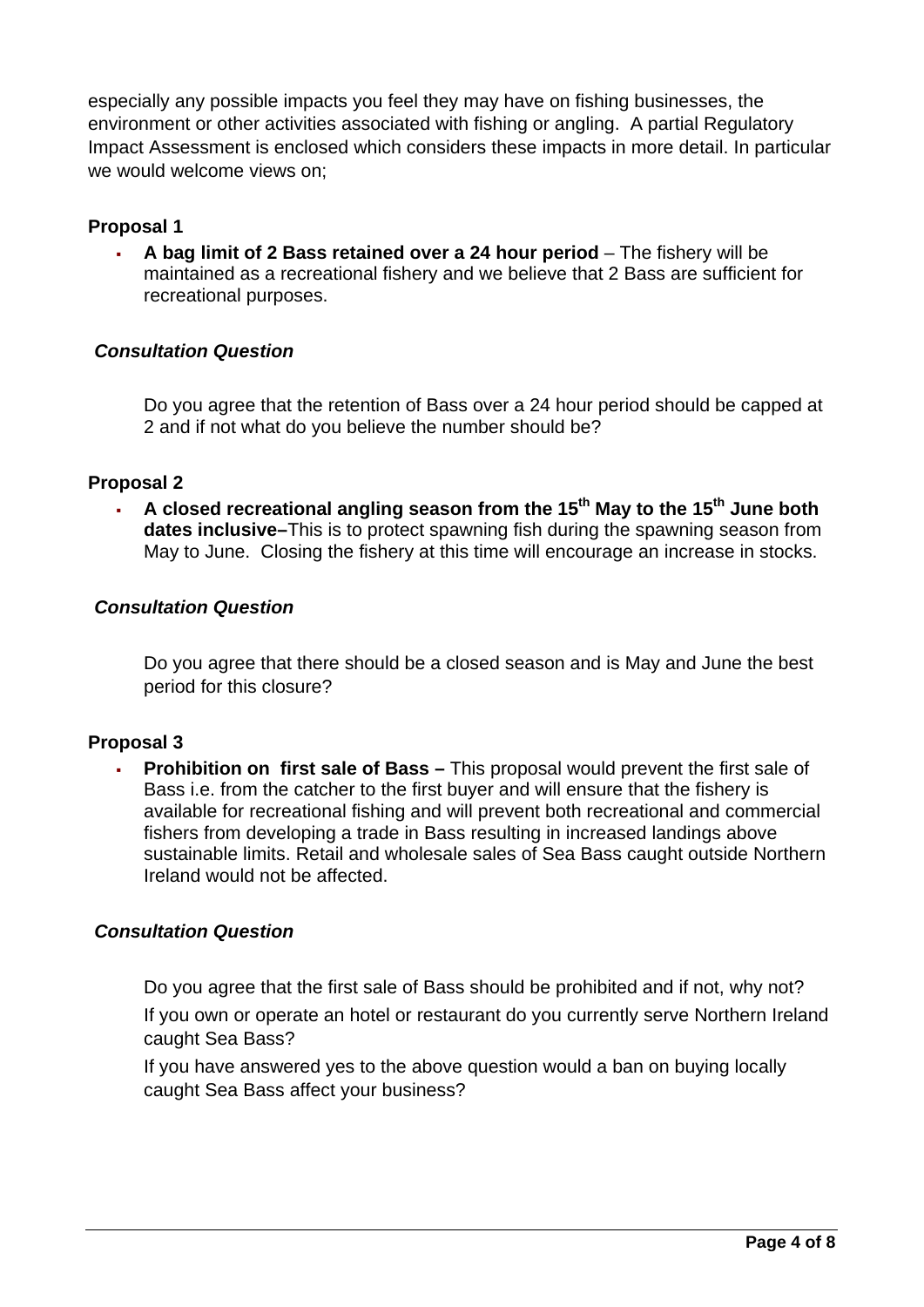## **Proposal 4**

 **Prohibition on the retention of Bass less than 40cm length** – As Bass are a slow growing fish this will allow more fish to reach maturity and contribute to the spawning stock for a longer time and thus increase the stock.

### *Consultation Question*

 Do you agree that Bass less than 40cm should not be retained and, if not, what size do you suggest?

#### **Proposal 5**

 **Prohibition of fishing for Bass, within the Northern Ireland zone by any means other than rod and line**. – This measure prevents fishing by intensive methods such as trawling and drift netting. Intensive methods would encourage retention of fish above the bag limit and illegal sales of fish. Fish stocks will be conserved to a level that sustains a viable recreational fishery which may increase tourism in coastal communities.

#### *Consultation Question*

 Do you agree with a prohibition on fishing for Bass by any means other than Rod and Line, if not, why not?

#### **Proposal 6**

 **Prohibition on the retention on board of Bass by any UK sea fishing vessel within the Northern Ireland zone** – This measure will ensure that Sea Bass are not retained on board any UK sea fishing vessel within the N Ireland zone. This measure will further discourage fishing for Bass by intensive methods and reduce the temptation to catch and sell Bass, helping to conserve Sea Bass stock.

#### *Consultation Question*

Do you agree with a prohibition on retaining Bass on board any UK sea fishing vessel?

We have provided an answer proforma on the next page for your response which you may find convenient. Written responses not using the proforma are also acceptable.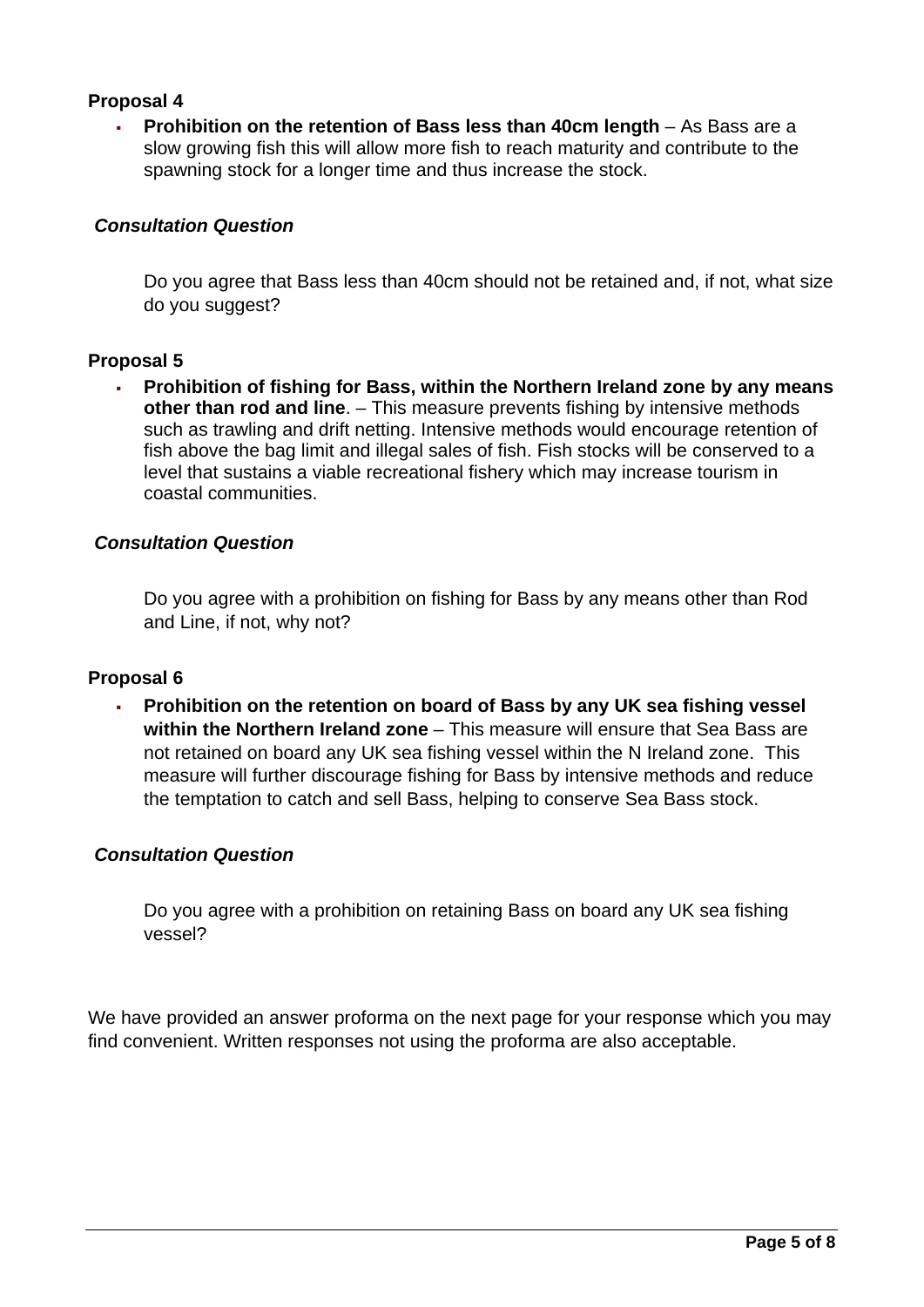### **Annex A: Pro-forma for response and comments**

### **Summary of 6 Proposals for Protection and Conservation of Sea Bass**

- 1 A bag limit of 2 Bass retained over a 24-hour period;
- 2 A closed recreational angling season;
- 3 Prohibition on the first sale of Bass;
- 4 Prohibition on the retention of Bass less than 40cm in length;
- 5 Prohibition of fishing for Bass by any means other than rod and line;
- 6 Prohibition on the retention on board of Bass by any UK sea fishing vessel within the Northern Ireland zone.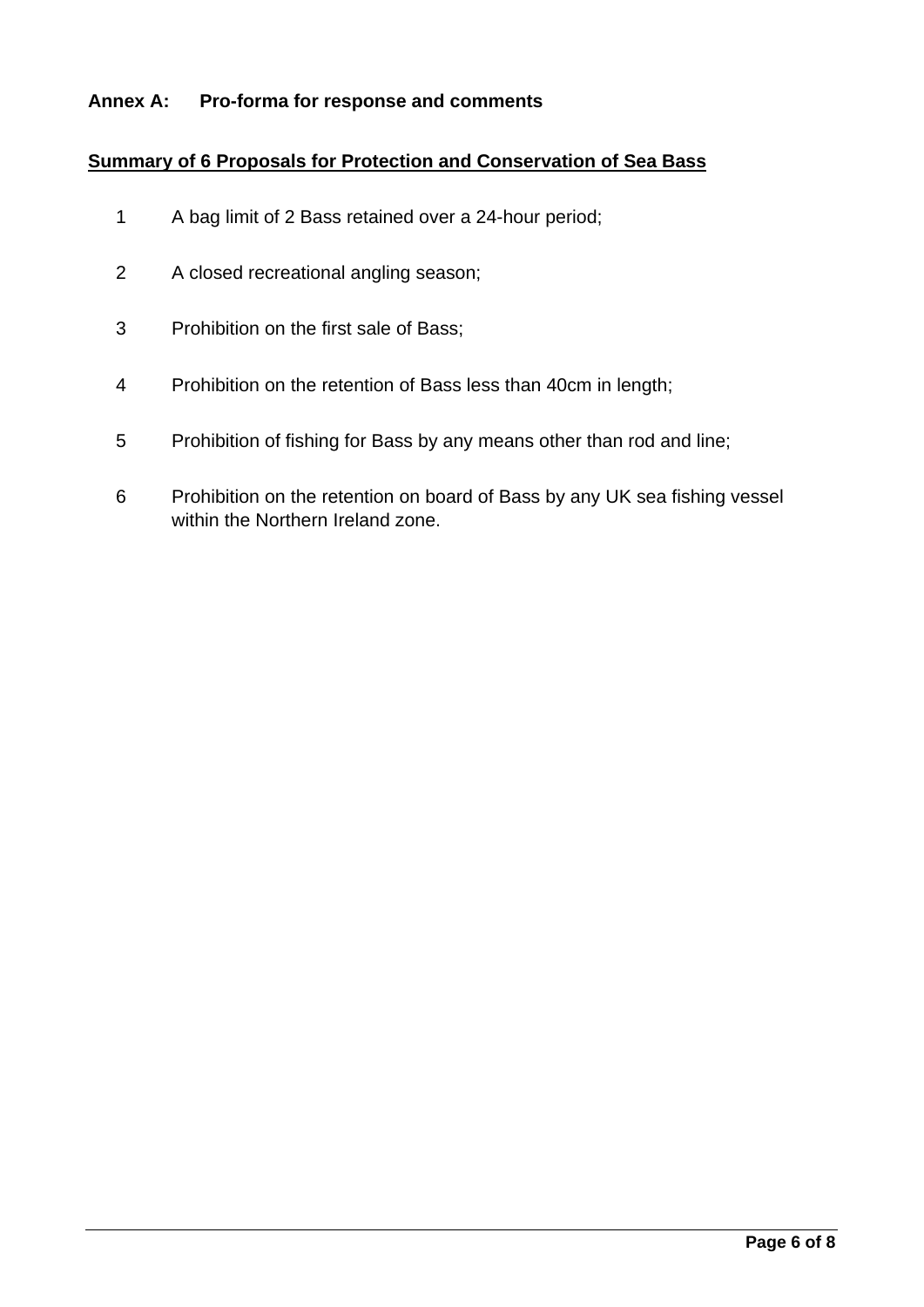| Proposal:                                                                                                                                | <b>Agree</b> | Do Not Agree | <b>Comments</b> |
|------------------------------------------------------------------------------------------------------------------------------------------|--------------|--------------|-----------------|
| A bag limit of 2<br><b>Bass retained over</b><br>a 24-hour period                                                                        |              |              |                 |
| A closed<br>recreational<br>angling season<br>from the 15 <sup>th</sup> May<br>to the 15 <sup>th</sup> August                            |              |              |                 |
| <b>Prohibition on the</b><br>first sale of Bass<br>Hotel/Restaurant<br>owner?<br>Would a ban affect<br>your business?                    |              |              |                 |
| <b>Prohibition on the</b><br>retention of Bass<br>less than 40cm in<br>length                                                            |              |              |                 |
| <b>Prohibition of</b><br>fishing for Bass by<br>any means other<br>than rod and line                                                     |              |              |                 |
| <b>Prohibition on the</b><br>retention on board<br>of Bass by any UK<br>sea fishing vessel<br>within the Northern<br><b>Ireland zone</b> |              |              |                 |